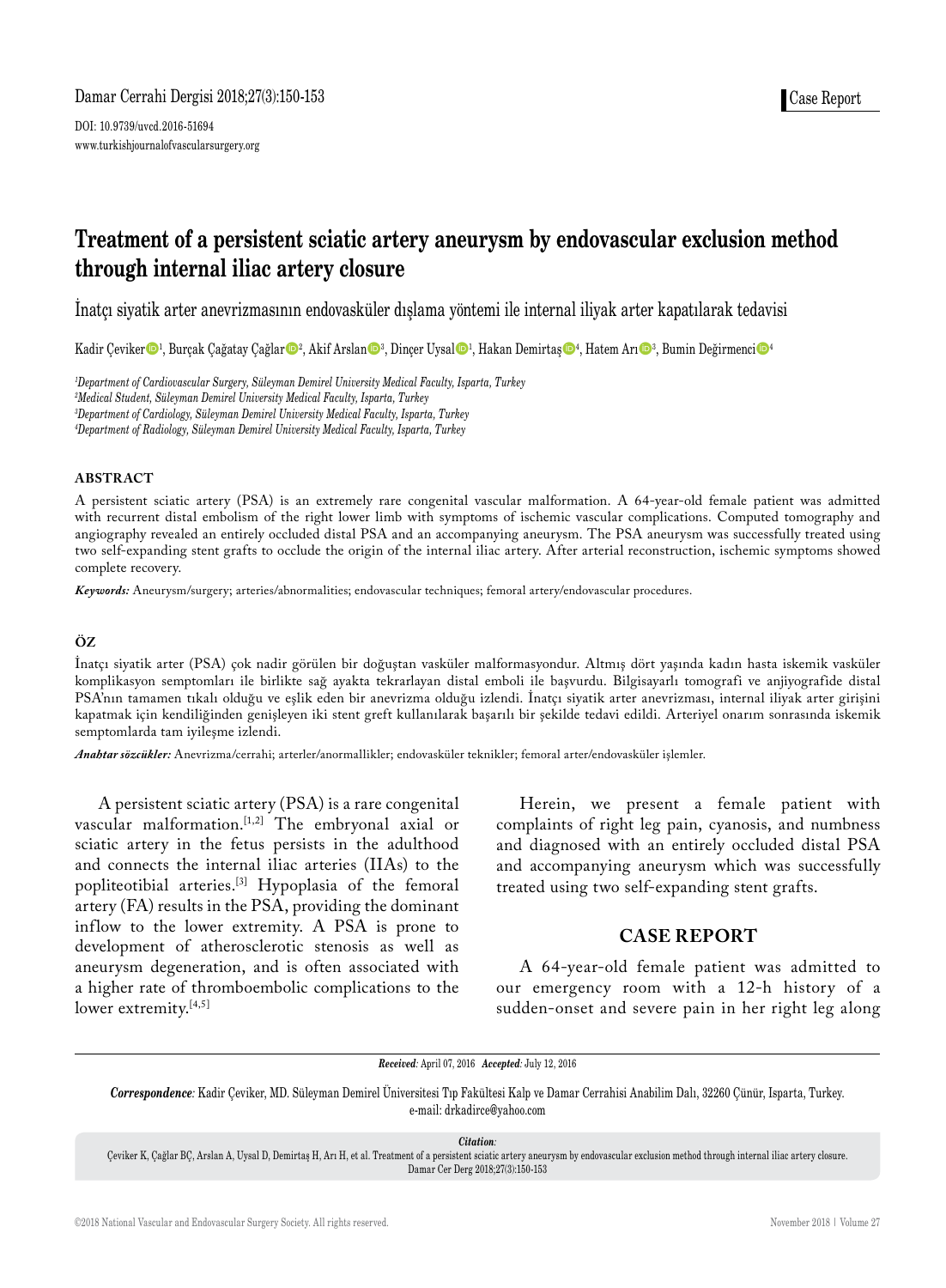with pallor and hypothermia. Physical examination revealed a non-palpable and diminished right femoral, popliteal, pedal, and posterior tibial arterial pulses. All of the left leg pulses were palpable and normal. Doppler ultrasonography revealed complete occlusion of the superficial femoral and popliteal arteries. The patient was sent to the operating room emergently, and femoral thromboembolectomy was performed with extraction of well-formed thrombi from the femoral (superficial and deep) and popliteal arteries. A satisfactory blood flow was achieved, and hand-held Doppler ultrasonography (Doppler Ultrasonic, Maquet, Cardiopulmonary Medikal Teknik San. Tic. Ltd. Şti., Antalya, Turkey) revealed biphasic pedal pulses after the thromboembolectomy procedure. The superficial FA was narrower than expected for this patient. In the postoperative



**Figure 1.** Physical examination, superficial and Doppler ultrasonography and computed tomography showed a persistent sciatic artery. **(a)** The pulsatile mass on the patient' right hip (dotted line). **(b)** Doppler ultrasonography revealed a large mass of 100.7×43.8 mm originating from a vascular structure. **(c)** Three-dimensional reconstruction of the computed tomography images obtained three years ago demonstrated a complete persistent sciatic artery with incompletely developed femoral arteries and an aneurysm 66 mm in diameter at the posterior aspect of the major trochanter of the femur (posterior view). **(d)** Three-dimensional reconstruction of the computed tomography images demonstrated a complete occlusion of the distal segment of the persistent sciatic artery.

period, anticoagulation therapy with low-molecularweight heparin (2¥100 U/kg, bid) was maintained. A written informed consent was obtained from the patient.

The following day, the patient complained of recurrent right leg pain, and developed cyanosis of the extremity. A full embolic workup was performed including electrocardiogram, transthoracic echocardiography, and computed tomography (CT) angiography. Cardiac and other systemic examination findings were within the normal ranges. Upon further questioning, the patient described a history of right hip trauma in her childhood and a swelling on her right hip, since she was seven years old. On physical examination, a pulsatile mass was detected on her right hip (Figure 1a). Duplex ultrasonography revealed a large mass of 100.7¥43.8 mm originating from a vascular structure (Figure 1b). Three-dimensional reconstruction of the CT images which were obtained three years ago demonstrated a complete PSA with incompletely developed femoral arteries, and an aneurysm sized 66 mm in diameter at the level of the posterior aspect of the major trochanter of the femur (Figure 1c). The CT demonstrated a right-sided



**Figure 2.** Angiographic images of occlusion of the internal iliac artery resulting from aneurysmatic persistent sciatic artery. **(a)** Angiogram showed an enlarged IIA (white arrows) and external iliac artery (black arrow). **(b, c)** Persistent sciatic artery with a tortuous and aneurysmatic pattern extending from the origin of the internal iliac artery. **(d, e)** Endovascular stenting of the internal iliac artery, and completion angiograms showing good patency of the metal stent following the procedure.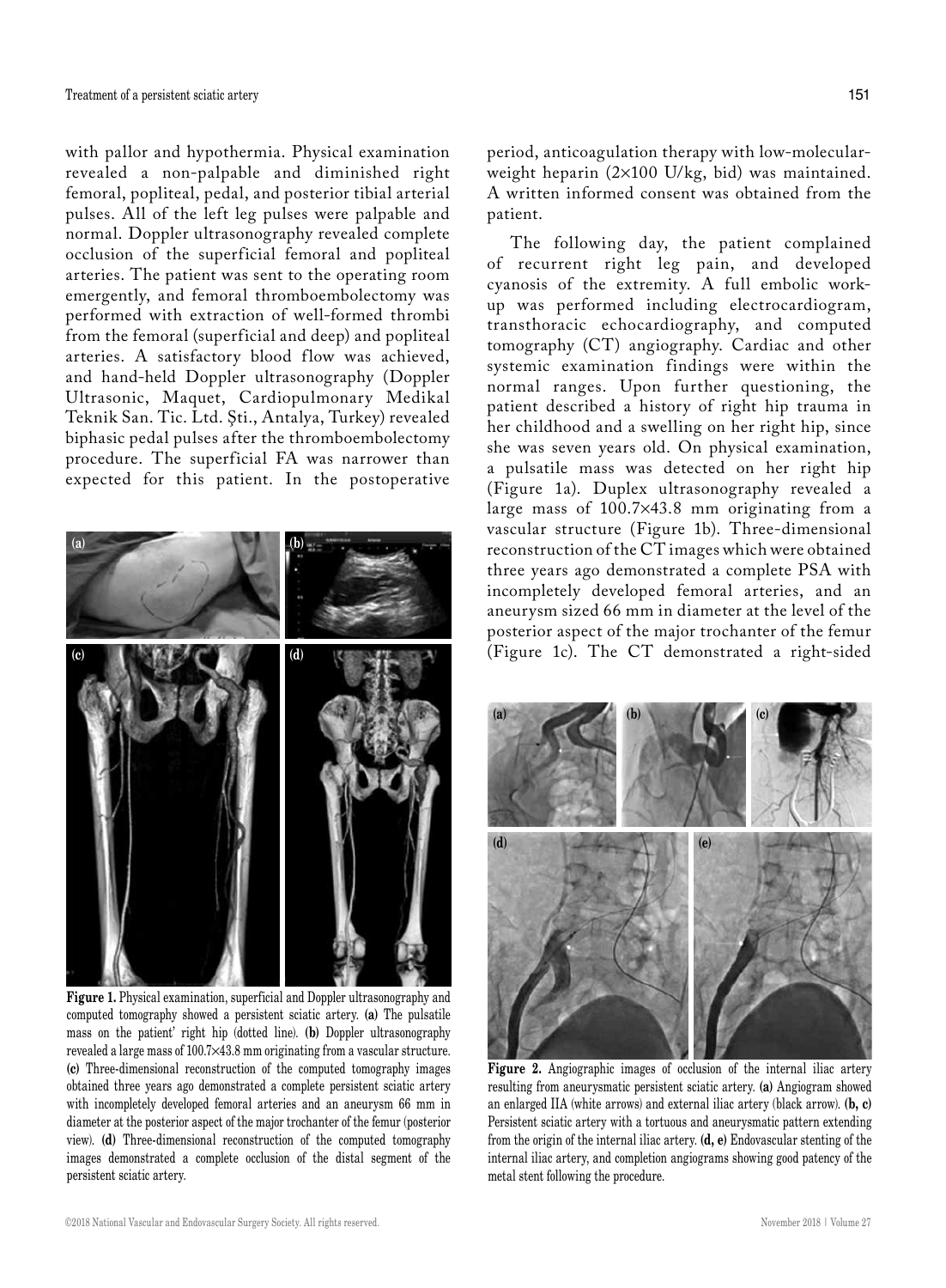complete PSA with a narrower superficial femoral artery (SFA), thromboembolic total occlusion of the one third distal SFA, and a 66-mm aneurysm at the posterior aspect of the major trochanter of the femur with normal contralateral iliac and femoral arteries (Figure 1d). In addition, complete occlusion of the distal segment of the PSA was detected (Figure 1d). Angiography demonstrated the presence of the PSA and associated aneurysm (Figure 2a-c). Endovascular occlusion of the IIA was performed successfully with two overlapping self-expanding graft stents  $(27\times10$  mm and  $27\times9$  mm stents; Bentley Innomed GmbH, Hechingen, Germany), as shown in Figures 2d, e. Completion arteriogram demonstrated complete occlusion of the IIA and aneurysm without any endoleak (Figure 2e). Repeated thromboembolectomy procedure was performed following the stent implantation with a hybrid procedure. A hand-held Doppler examination revealed biphasic Doppler pedal pulses. The ischemic complaints of the foot disappeared. The pulsating mass disappeared, the distal limb pulses returned to normal after 24 h, and the anklebrachial index was measured as 0.9. The patient's postoperative recovery period was uneventful, and she discharged from hospital five days after the procedure. She remained asymptomatic during a sixmonth follow-up period.

## **DISCUSSION**

During embryogenesis, the sciatic artery, a branch of the umbilical artery, provides the blood supply to the lower extremity buds. In the third month of the embryonic development, the sciatic artery regresses completely, and SFA continues to provide all blood supply to the lower extremity. While the majority of the sciatic artery is regressed, some parts are involved in the formation of other arteries such as the inferior and superior gluteal, peroneal, and popliteal arteries. If there is a failure in the development of the femoral vascular system, the axial artery may persist as the sciatic artery.<sup>[6]</sup> Based on the main blood flow of the lower extremity and development of FA and PSA, Pillet et al.<sup>[7]</sup> classified PSA into four categories while Gauffre et al.[8] added a fifth type.

Accordingly, PSA can be classified as follows:

Type 1: Complete PSA and normal FA

Type 2: Complete PSA and incomplete FA (2a: SFA is available, but cannot reach the popliteal artery, 2b: All parts of the SFA are rudimentary).

Type 3: Incomplete PSA (it is developed only in the proximal region of lower extremities and FA is normally developed).

Type 4: Incomplete PSA is only developed in the distal region of lower extremities and FA is normally developed.

Type 5: The PSA originates from the median sacral artery (5a: SFA is normally developed, 5b: SFA is rudimentary).

The classification is particularly important in guiding medical or surgical therapies. Our case corresponds to a PSA Type 2a, and only treatment of the PSA and related aneurysm may be sufficient to regain a distal blood flow, and SFA may not necessitate any further surgical treatment such as a bypass.

The PSA originates from IIA, passes through the greater sciatic foramen, and stays adjacent to the sciatic nerve (often coursing within the sciatic nerve sheath in certain patients).[3] Persistent sciatic artery is located inferior to the gluteus maximus muscle, travels along the edge of the adductor magnus muscle, and reaches the popliteal fossa where it joins the popliteal artery.[3] The vascular structure of a PSA is hypoplasic, and destined to degenerate during development. The anatomical location and inherent properties of the vascular tissue in a PSA make it highly susceptible to tortuous and ectatic vascular development. Furthermore, the PSA is subject to repetitive trauma, often resulting in aneurysmal degeneration due to its location.<sup>[3,6]</sup> Indeed, a PSA associated with aneurysms has been reported in 15 to 40% of the cases in the literature.<sup>[3,4]</sup> The patient in the current report described a right hip trauma which resulted in pulsatile swelling in a large bruised area, when she was seven years old. Thus, an acute injury may also have contributed to the aneurysm formation in our patient.

Aneurysmal degeneration of a PSA has been shown to be a potential source of recurrent thromboembolism in the lower extremity.<sup>[2,4]</sup> As in the present case, despite a completely occluded PSA, clots formed in the aneurysmal segment resulted in embolism to the FA branches. We believe that the most likely mechanism for thromboembolism spilling retrograde into the femoral artery is a mechanical compression of the superficially located large PSA aneurysm by